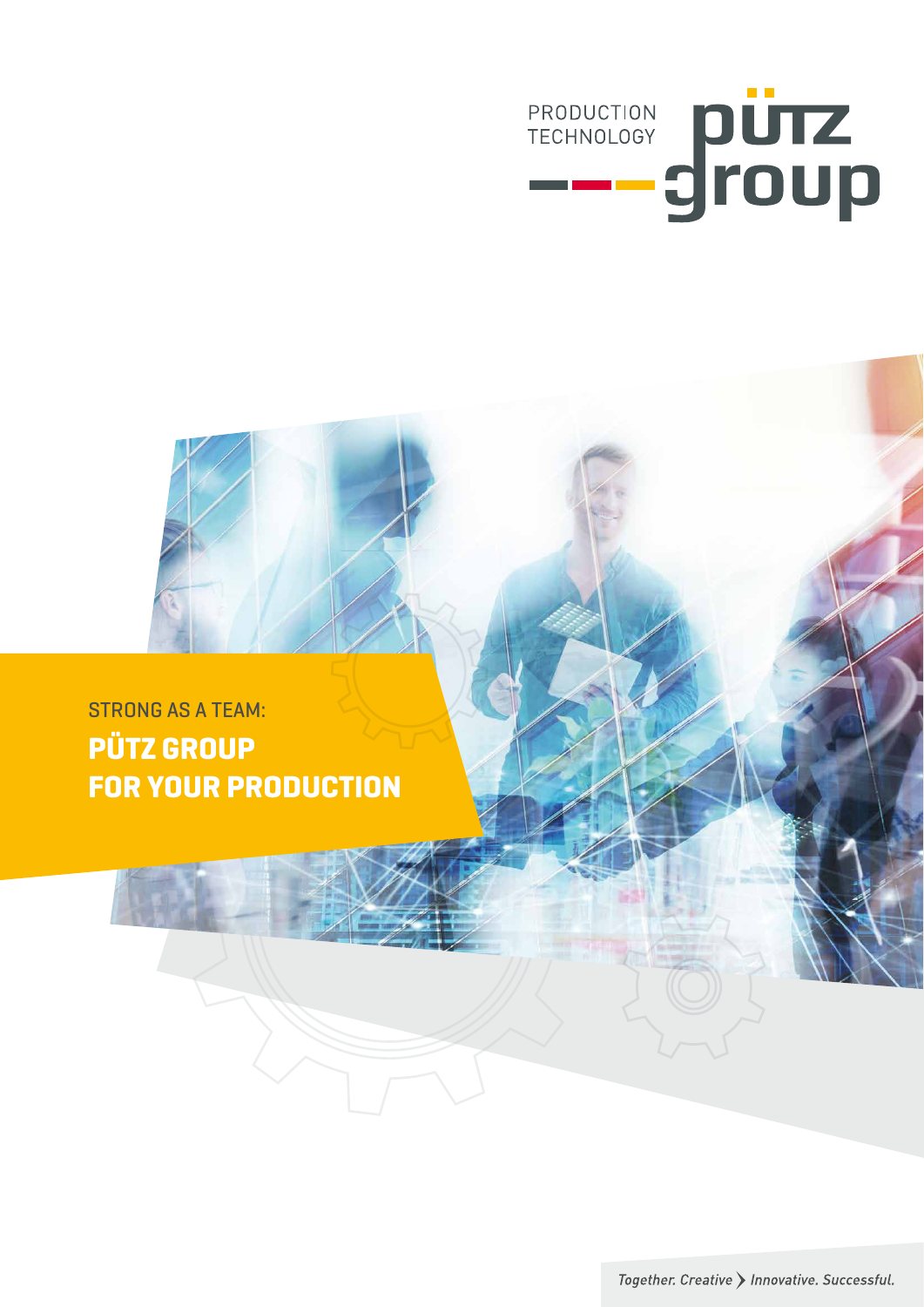## **MEMBERS OF PÜTZ GROUP**





*MACHINES FOR BATTERY PRODUCTION AND SPECIAL MACHINE CONSTRUCTION*

**www.accumation.de**

#### **Accumation GmbH / Limburg-Offheim**

- Battery production machinery (production an finishing):
	- › Starter batteries
	- > Traction batteries
	- > Industrial batteries
- Special machinery
- Founded in 2009 as a branch of the Pütz Prozessautomatisierung GmbH, member of the group since May 2016



#### **Bellaform GmbH / Gau-Algesheim (Mainz)**

- *MACHINERY AND EQUIPMENT FOR PLASTICS PROCESSING*
- Machinery and equipment for plastics processing: › Mono- and multilayer extrusion lines for pipes/profiles/tubes with the very smallest diameters up to diameters of approx. 50 mm
	- › Corrugated pipes with diameters of up to 58 mm › Shear roll mixing systems
- Founded in 1957, member of the group since July 2007

**www.bellaform.com**



### **Hirscheider GmbH / Ellwangen**

*FINISHING MACHINES AND CENTRES*

- Finishing machines and centres
	- > A wide range of processing options
	- › Suitable for the machining of hydraulic cylinders, transmission shafts, camshafts, steering racks, crankshafts, non-rotationally symmetric components
- Founded in 1978, member of the group since July 2013

**www.hirscheider.com**

 $inno*vision*$ 

*INDUSTRIAL IMAGE PROCESSING*

#### **Innovision GmbH Head of offices: Saarburg (Trier) / Technologiezentrum Limburg**

- Industrial image processing
	- › Dimensional inspection
	- › Surface inspection
	- › Presence/completeness
- Founded in 1993, member of the group since June 2016

**www.innovisionsystems.de**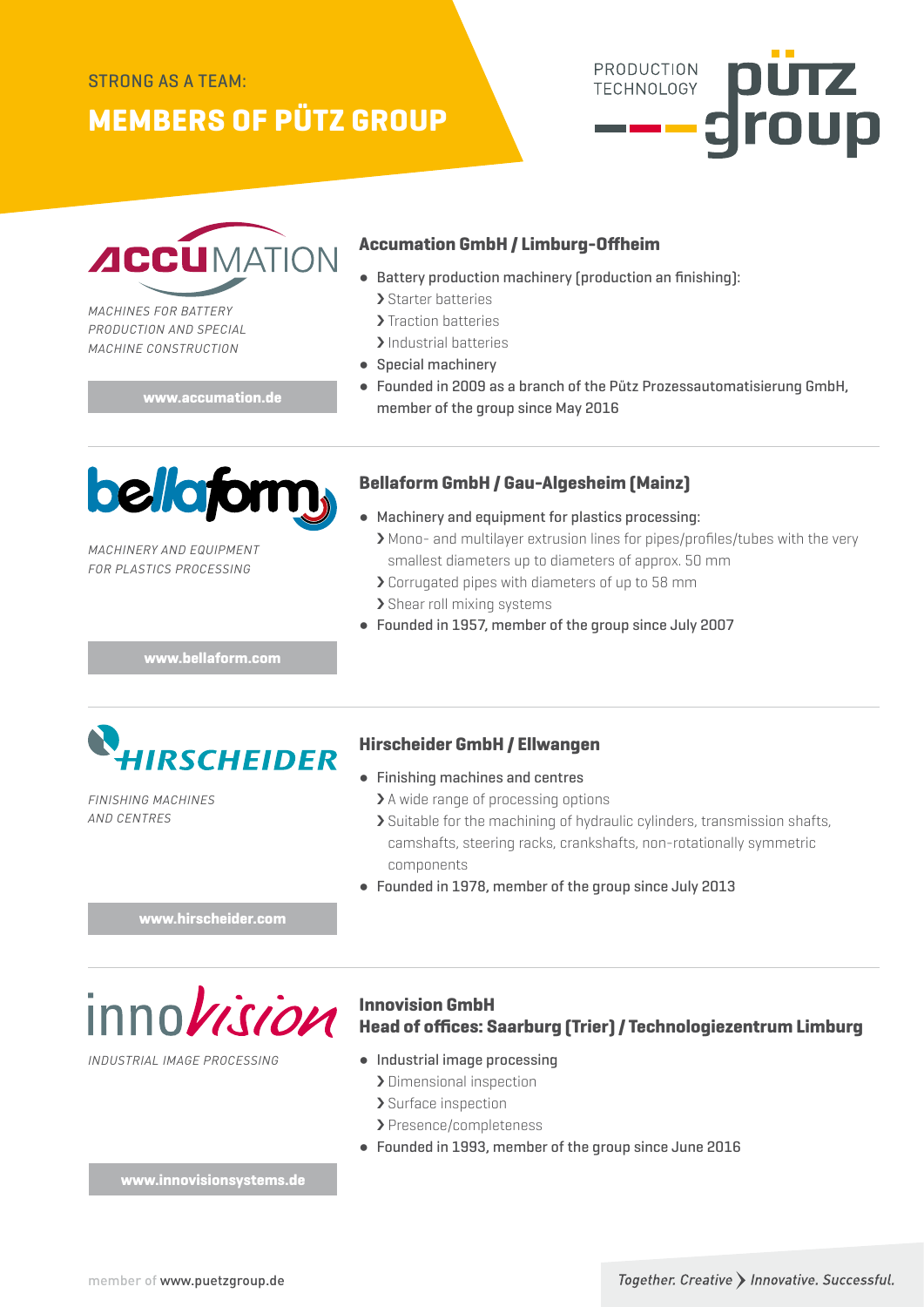#### STRONG AS A TEAM:

### **MEMBERS OF PÜTZ GROUP**





*SURFACES FINISHING TECHNOLOGIES INDUSTRIAL CLEANING TECHNOLOGIES*

#### **Micro + Hega Surfaces GmbH Freiberg am Neckar (Ludwigsburg)**

- Micro Surfaces GmbH: Surfaces finishing technologies
- Founded in 1992, member of the group since September 2015
- HEGA Systems GmbH: Industrial cleaning technologies
- Founded in 1945, member of the group since March 2014
- **www.microsurfaces.de** <br> **•** 2020 Fusion HEGA Systems GmbH + Micro Surfaces GmbH

**www.hegasystems.com**



*MECHANICAL AND PLANT ENGINEERING FOR THE AUTOMOTIVE AND AUTOMOTIVE SUPPLY INDUSTRY*

**www.pmc-slovakia.com**



*AUTOMATION TECHNOLOGY*

#### **PMC Machinery Solutions s.r.o. / Bratislava (Slowakei)**

- Mechanical and plant engineering for the automotive and automotive supply industry
- Founded in 2004

#### **Pütz Prozessautomatisierung GmbH / Saarburg (Trier)**

- Automation technology
	- > Hardware (Siemens Simatic, Allen-Bradley Logix, others on request)
	- › Software (Siemens WinCC Flexible/TIA Portal, Factory Talk View, KUKA, others on request)
	- › Management and control technology
- 1988 Start-up as a one-man show in Saarburg (Rhineland-Palatinate)

**www.puetzgroup.de**



*MACHINES AND EQUIPMENT FOR THE BEVERAGE INDUSTRY*

#### **RICO GmbH / Ellwangen**

- Machines and equipment for the beverage industry:
	- › Swing stopper machines, rubber ring inspection and changers
	- › Packing and unpacking machines, chamber pasteurisers, high-pressure injection
	- › Inventor of the long-term bottle gripper
- Founded in 1972, member of the group since June 2012 **www.rico-maschinenbau.de**